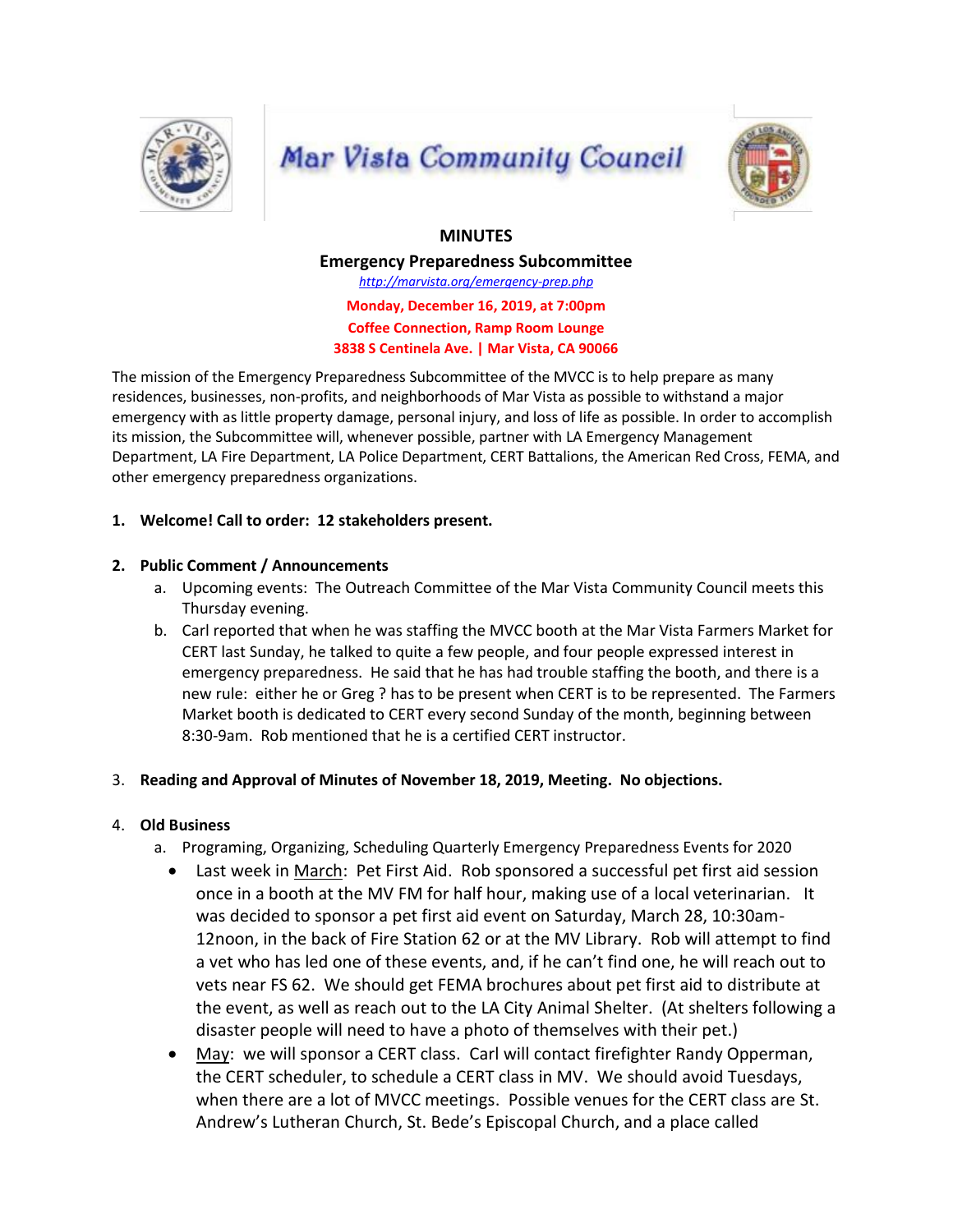"Neighborly". Rob offered to contact St. Bede's. It was announced that there are no Level 2 or 3 CERT classes currently being offered.

- August: it was decided to sponsor a security/self-defense/active shooter series of event beginning in June or July, in advance of National Preparedness Month. The first part of the series – to be scheduled during June or July – would focus on selfdefense and being street smart, and then in August an active shooter event would be held. Mike said that over 50% of the active shooter courses that he teaches deal with getting ready and helping people decide what they are prepared to do. In other words, there is a significant preparedness component to these active shooter courses. Our June – August events could be pitched to houses of worship and businesses as well as individuals. The security component of these events deal with both home security and business security, and instruction focuses on early detection, rapid decision-making, and active response. Mike mentioned that there is an LA Public Health curriculum that deals with this, and it has two parts: civilians (especially situational awareness) and businesses.
- November: Disaster Survival Seminar?
- b. Pamphlet for Emergency Preparedness in Mar Vista or a one page schedule of events.
- c. RYLAN/Map Your Neighborhood and Block Captains (Next Block Captain Meeting: Thursday, February 13, 2020, 6:30 pm, Pacific Division Station, Culver Blvd. and Centinela Ave.)

#### 5. **New Business**

- a. How To Use Funds (\$1,000) Requested from MVCC Board of Directors: \$300 March, \$700 May. Fire Station 59 could be a fallback location for our events.
- b. Suggestions for Prioritizing Quarterly Activities: Bill Pope will make a presentation at our next meeting.

#### **6. Public Comment for Items NOT on This Agenda:**

- **a.** Should be move active shooter training to the MV Committee on Health and Public Safety? Christine, the chair of this committee, felt not, since the EP Subcommittee provides more of a support group for such training. It was suggested that perhaps Health and Public Safety could co-sponsor events with us, since the EP Subcommittee is a subcommittee of Health and Public Safety.
- **b.** Carl said that he would welcome someone to serve as co-chair with him.
- **c.** Katrina from the Coffee Connection interrupted our meeting to ask that we reregister our use of the Ramp Room Lounge at [katrina@coffeeconnection.com.](mailto:katrina@coffeeconnection.com) Ken volunteered to do so.

#### **7. Adjournment – Next Meeting: January 20, 2020**

Respectfully submitted, Ken Frese

*PUBLIC POSTING OF AGENDAS - MVCC agendas are posted for public review online at w ww.marvista.org/calendar and outside the Mar Vista Recreation Center office at 11430 Woodbine Street, Mar Vista, CA 90066.*

Subscribe to our agendas via email through L.A. City's Early Notification System at http://www.lacity.org/subscriptions or via at our *website, http://www.marvista.org*

*<sup>\*</sup> THE AMERICAN WITH DISABILITIES ACT - As a covered entity under Title II of the Americans with Disabilities Act, the City of*  Los Angeles does not discriminate on the basis of disability and, upon request, will provide reasonable accommodation to ensure equal access to its programs, services and activities, including sign language interpreters, assistive listening devices and other